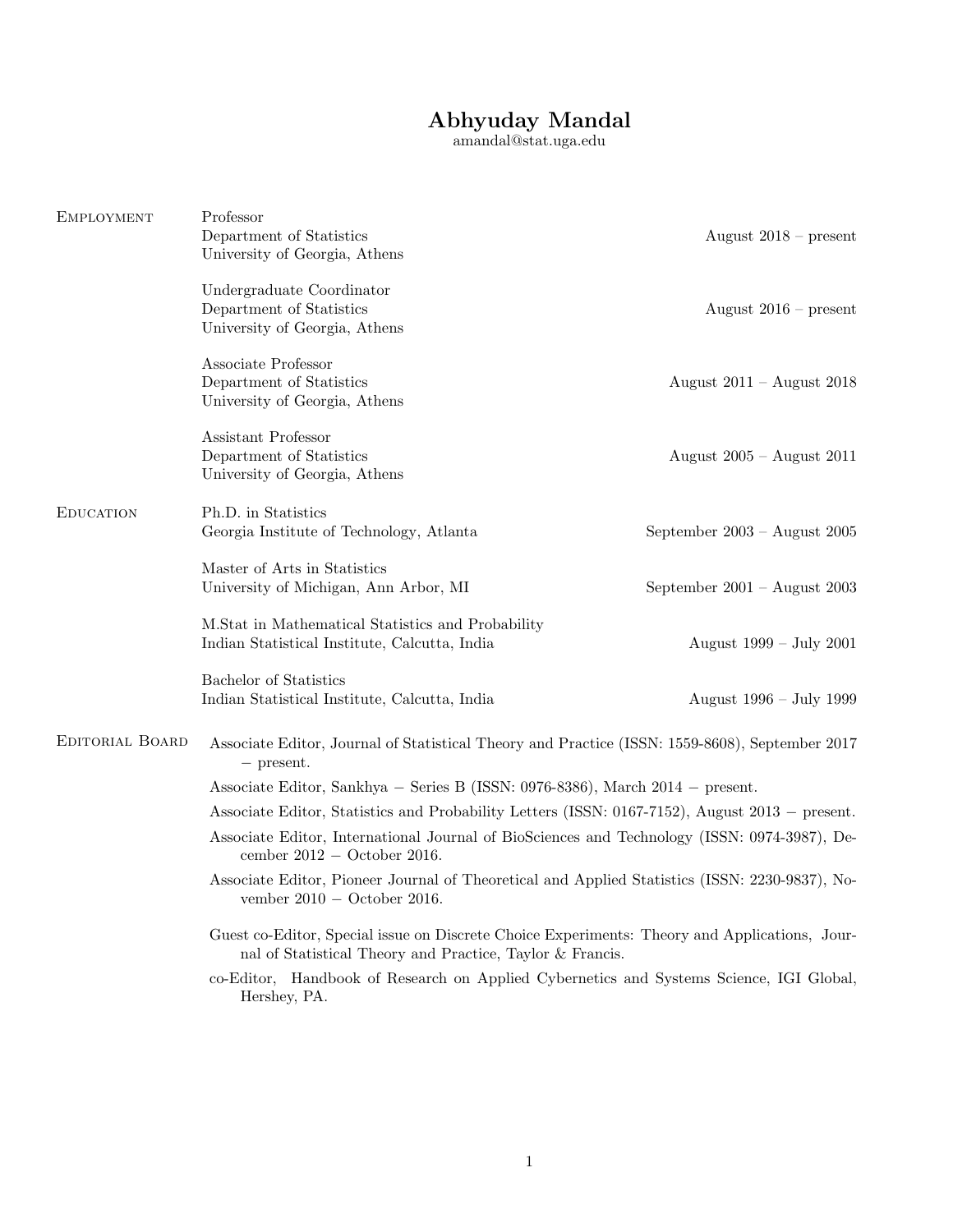# Book Co-edited

1. Saha, S.; Mandal, A.; Narasimhamurthy, A.; Sarasvathi, V. & Sangam, S. (Eds., 2017). Handbook of Research on Applied Cybernetics and Systems Science (Advances in Computational Intelligence and Robotics), IGI Global, Hershey, PA.

## Book Chapters

- 2. Meng, C.; Wang, Y.; Zhang, X.; Mandal, A.; Zhong, W.; & Ma, P. (2017) "Effective Statistical Methods for Big Data Analytics", in Handbook of Research on Applied Cybernetics and Systems Science, Eds. Saha, S.; Mandal, A.; Narasimhamurthy, A.; Sarasvathi, V. and Sangam, S. , IGI Global.
- 3. Wang, K.; Mandal, A., Ayton, E., Hunt, R., Zeller, A. & Sharma, S. (2016) "Modification of protein rich algal-biomass to form bio-plastics and odor removal", In: Protein Byproducts: Transformation from Environmental Burden Into Value-Added Products, Ed. Dhillon, G.S., Elsevier publishers.
- 4. Mandal, A.; Yu, Y. & Wong, W.-K. (2015), "Algorithmic Searches for Optimal Designs", in Handbook of Design and Analysis of Experiments, Eds Dean, A., Morris, M., Stufken, J. and Bingham, D., Chapman and Hall/CRC, Series: Chapman & Hall/CRC Handbooks of Modern Statistical Methods, 755−783.

# Journal articles

- 5. Kane, A. & Mandal, A. (2019), "A new analysis strategy for designs with complex aliasing", The American Statistician, accepted.
- 6. Bhattacharjeea, N.; Ranjan, P.; Mandal, A. & Tollner, E. W. (2019) "A statistical approach for calibrating the rainfall-runoff simulator", Environmental and Ecological Statistics, 26, 87−105.
- 7. Chakraborty, A.; Datta, G. & Mandal, A. (2019), "Robust hierarchical Bayes small area estimation for nested error regression model", International Statistical Review, accepted. DOI: 10.1111/insr.12283
- 8. Lukemire, J.; Mandal, A. & Wong, W. K. (2019), "d-QPSO: A quantum particle swarm technique for finding D-Optimal designs with mixed factors and a binary response", Technometrics, 26, 87−105.
- 9. Jones, A.; Pant, J.; Lee, A.; Goudie, M.; Gruzd, A.; Mansfield, J.; Mandal, A.; Sharma, S. & Handa, H. (2018), "Nitric oxide releasing antibacterial albumin plastic for biomedical applications", Journal of Biomedical Materials Research: Part A, 106, 1535−1542.
- 10. Jones, A.; Mandal, A. & Sharma, S. (2018), "Antibacterial and drug elution performance of thermoplastic blends", Journal of Polymers and the Environment, 26(1), 132−144.
- 11. Yang, J.; Tong, L. & Mandal, A. (2017), "D-optimal designs with ordered categorical data", Statistica Sinica, 27, 1879−1902.
- 12. Zhang, W.; Mandal, A. & Stufken, J. (2017), "Approximations of the information matrix for a panel mixed logit model", Journal of Statistical Theory and Practice, 11, 269 − 295.
- 13. Chakraborty, A.; Datta, G. & Mandal, A. (2016), "A two-component normal mixture alternative to the Fay-Herriot model", Joint issue of Statistics in Transition new series and Survey Methodology Part II, 17, 67−90.
- 14. Yang, J.; Mandal, A. & Majumdar, D. (2016), "Optimal Designs for  $2^k$  factorial experiments with binary response", Statistica Sinica, 26, 385-411.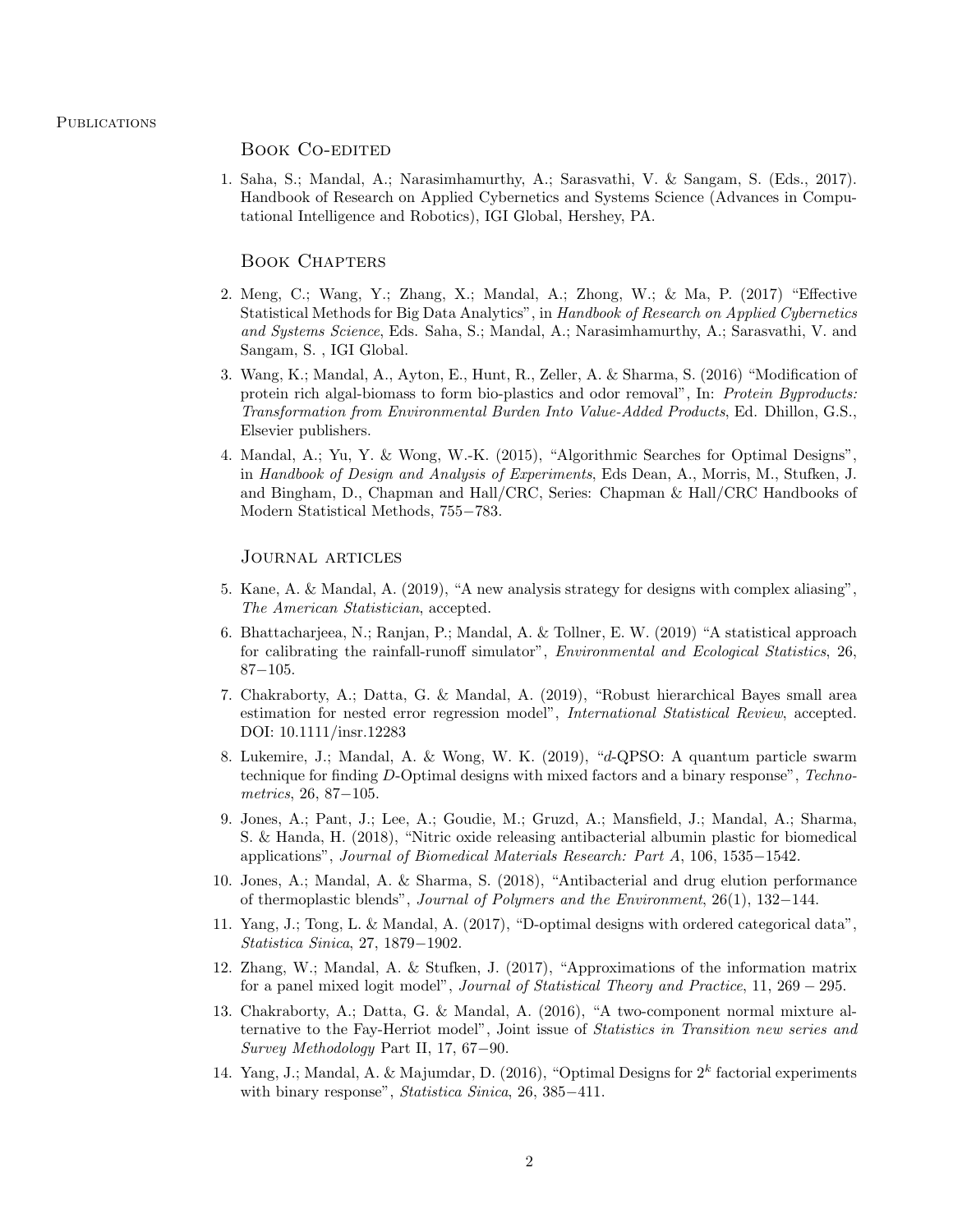- 15. Jones, A.; Mandal, A. & Sharma, S. (2015), "Protein based bioplastics and their antibacterial potential", Journal of Applied Polymer Science, 132, 41931.
- 16. Datta, G. & Mandal, A., (2015) "Small Area Estimation with Uncertain Random Effects", Journal of the American Statistical Association - Theory and Methods, 110, 1735−1744.
- 17. Yang, J. & Mandal, A. (2015), "D-optimal Designs under Generalized Linear Models", Communications in Statistics − Simulation and Computation, 44, 2264−2277.
- 18. Kao, M. H.; Majumdar, D.; Mandal, A. & Stufken, J. (2013), "Maximin and Maximin-Efficient Event-Related FMRI Designs Under A Nonlinear Model", Annals of Applied Statistics, 7, 1940−1959.
- 19. Yang, J.; Mandal, A. & Majumdar, D. (2012), "Optimal Designs for Two-level Factorial Experiments with Binary Response", Statistica Sinica, 22, 885−907.
- 20. Kao, M. H.; Mandal, A & Stufken, J. (2012), "Constrained Multiobjective Designs for Functional Magnetic Resonance Imaging Experiments via a Modified Non-Dominated Sorting Genetic Algorithm", Journal of the Royal Statistical Society: Series C (Applied Statistics), 61, 1-20.
- 21. Datta, G.; Hall, P. & Mandal, A. (2011), "Model Selection by Testing for the Presence of Small-area Effects in Area-level Data", Journal of the American Statistical Association - Theory and Methods, 106, 362-374.
- 22. Mandal, A.; Ranjan, P; & Wu, C. F. J. (2009), "G-SELC: Optimization by Sequential Elimination of Level Combinations using Genetic Algorithms and Gaussian Processes", Annals of Applied Statistics, 3, 398-421.
- 23. Kao, M. H.; Mandal, A. & Stufken, J. (2009), "Efficient Designs for Event-Related Functional Magnetic Resonance Imaging with Multiple Scanning Sessions", Communications in Statistics − Theory and Methods: Celebrating 50 Years in Statistics Honoring Professor Shelley Zacks, 38, 3170-3182.
- 24. Kao, M. H.; Mandal, A.; Lazar, N.; & Stufken, J. (2009), "Multi-objective Optimal Experimental Designs for Event-Related fMRI Studies", NeuroImage, 44, 849-856.
- 25. Kao, M. H.; Mandal, A. & Stufken, J. (2008), "Optimal Design for Event-related Functional Magnetic Resonance Imaging Considering Both Individual Stimulus Effects and Pairwise Contrasts", Special Volume of Statistics and Applications in Honour of Professor Aloke Dey, 6, 225-241.
- 26. Dasgupta, T. & Mandal, A. (2008), "Estimation of process parameters to determine the optimum diagnosis interval for control of defective items", Technometrics, 50, 167-181.
- 27. Johnson, K.; Mandal, A. & Ding, T. (2008) "Software for Implementing the Sequential Elimination of Level Combinations Algorithm", Journal of Statistical Software, 25, 1-13.
- 28. Mandal, A.; Johnson, K.; Wu, C. F. J. & Bornemeier, D. (2007), "Identifying Promising Compounds in Drug Discovery: Genetic Algorithms and Some New Statistical Techniques", Journal of Chemical Information and Modeling, 47, 981-988.
- 29. Mandal, A.; Wu, C. F. J. & Johnson, K. (2006), "SELC: Sequential Elimination of Level Combinations by means of modified Genetic Algorithms", Technometrics, 48, 273-283.
- 30. Mandal, A. & Mukerjee, R. (2005), "Design Efficiency under Model Uncertainty for Nonregular Fractions of General Factorials", Statistica Sinica, 15, 697-707.
- 31. Mandal, A. (2005), "An Approach for Studying Aliasing Relations of Mixed Fractional Factorials Based on Product Arrays", Stat. & Prob. Letters, 75, 203-210.
- 32. Banik, P.; Mandal, A. & Rahaman, S. (2002), "Markov Chain Analysis of Weekly Rainfall Data in Determining Drought-proneness", Discrete Dynamics in Nature and Society, 7, 231-239.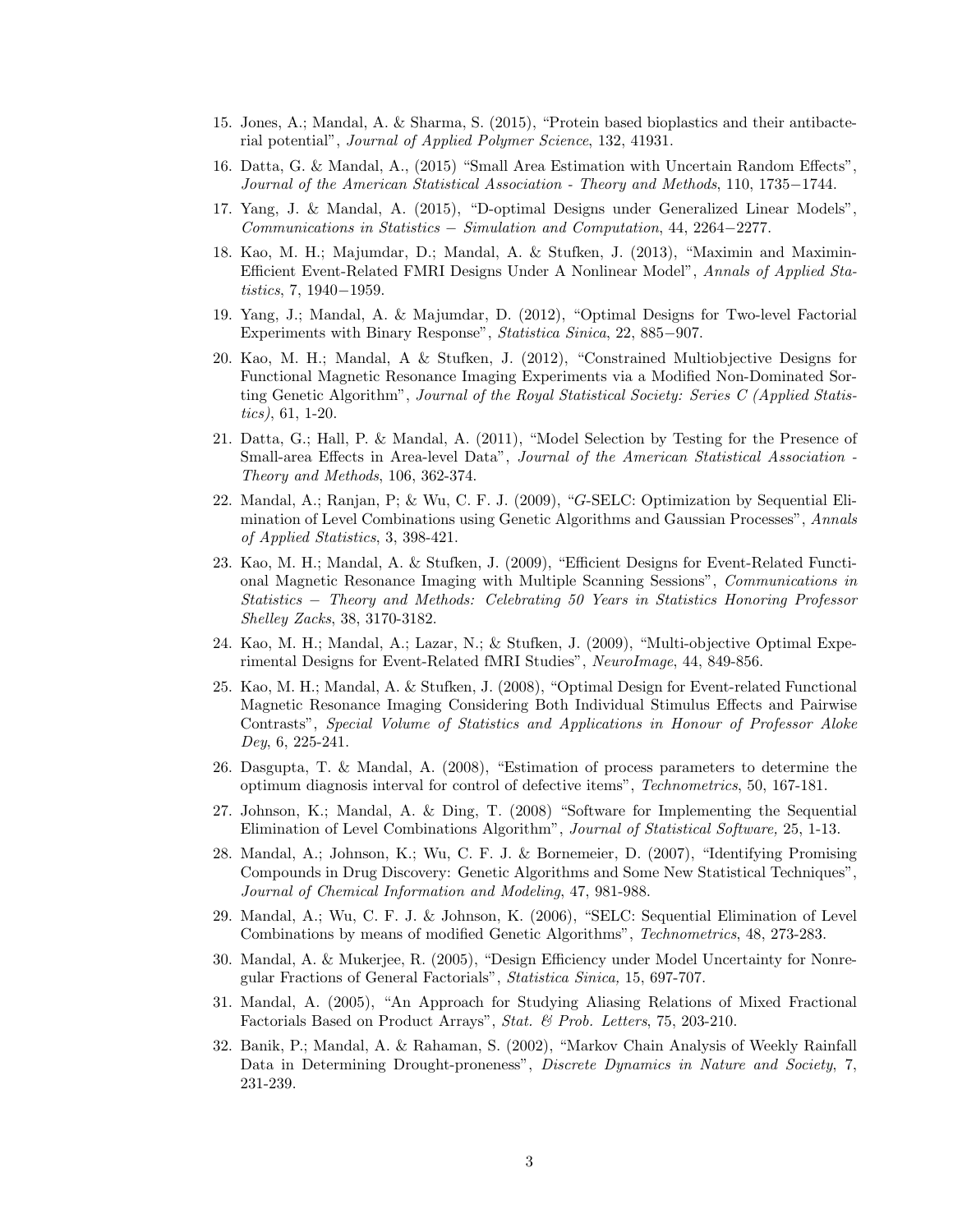33. Mandal, A. & Sengupta, D. (2000), "Fatal accidents in Indian Coal Mines", Calcutta Statistical Association Bulletin, 50, 95-120.

## Book Review

34. Mandal, A. (2008), Matrix Algebra: Theory, Computations, and Applications in Statistics by James E. Gentle, Journal of the American Statistical Association, 103, 1716-1717.

PATENTS - FILED

Sharma, S., Jones, A. & Mandal, A., (Filing date: 2016, March 30; Application number US 15/085,377). US20160289449 A1, Protein-based bioplastics and methods of use.

Works Submitted but not yet accepted - Under Revision

- 35. Xiao, Q.; Mandal, A.; Lin, C. D. & Deng, X. (2019) "EzGP: Easy-to-interpret Gaussian Process models for computer experiments with both quantitative and qualitative factors", under revision for Technometrics.
- 36. Lee, B. J.; Daubenmire, S.; Lee, E.; Saremi, R.; Rai, S.; Sriram, T. N.; Mandal, A. and Sharma, S. (2019) "The optimization of novel nanocellulose gel-reactive dye coating for textile applications", under revision for Colourage.

Works Submitted but not yet accepted

- 37. Goyal, S.; Datta, G. & Mandal, A. (2019), "Hierarchical Bayes unit-level small area estimation model for normal mixture populations".
- 38. Chakraborty, J.; Mandal, A. & Finkelman, R. B. (2019), "Association between geogenic organic contaminants in groundwater from Carrizo-Wilcox aquifer and the incidence of renal diseases: a preliminary study in east Texas".
- 39. Chowdhury, S.; Lukemire, J. & Mandal, A. (2019), "A-ComVar: A Flexible Extension of Common Variance Designs".

Any other − Under preparation

- 40. Jankar, J.; Mandal, A. & Yang, J. (2019), "Optimal cross-over designs for binary response".
- 41. Chakraborty, A.; Datta, G. & Mandal, A. (2019), "Robust small area estimation for arealevel data".
- 42. Stokes, Z.; Mandal, A. & Wong, W. K. (2018), "Using differential evolution optimization to find optimal designs".
- 43. Zhang, W.; Mandal, A. & Stufken, J. (2019), "Optimal designs for a panel mixed logit model".

Any other − Unpublished

- 44. Bargo, A. M.; Mandal, A.; Seymour, L.; McDowell, J. & Lazar, N. A., "Social Network Models for Identifying Active Brain Regions from fMRI Data".
- 45. Chakraborty, A.; Mandal, A. & Johnson, K., "In Search of Desirable Compounds".
- 46. Meng, C., Xie, R., Mandal, A., Zhang, X., Zhong, W. and Ma, P., "LowCon: A design-based subsampling approach for robust least squares estimator".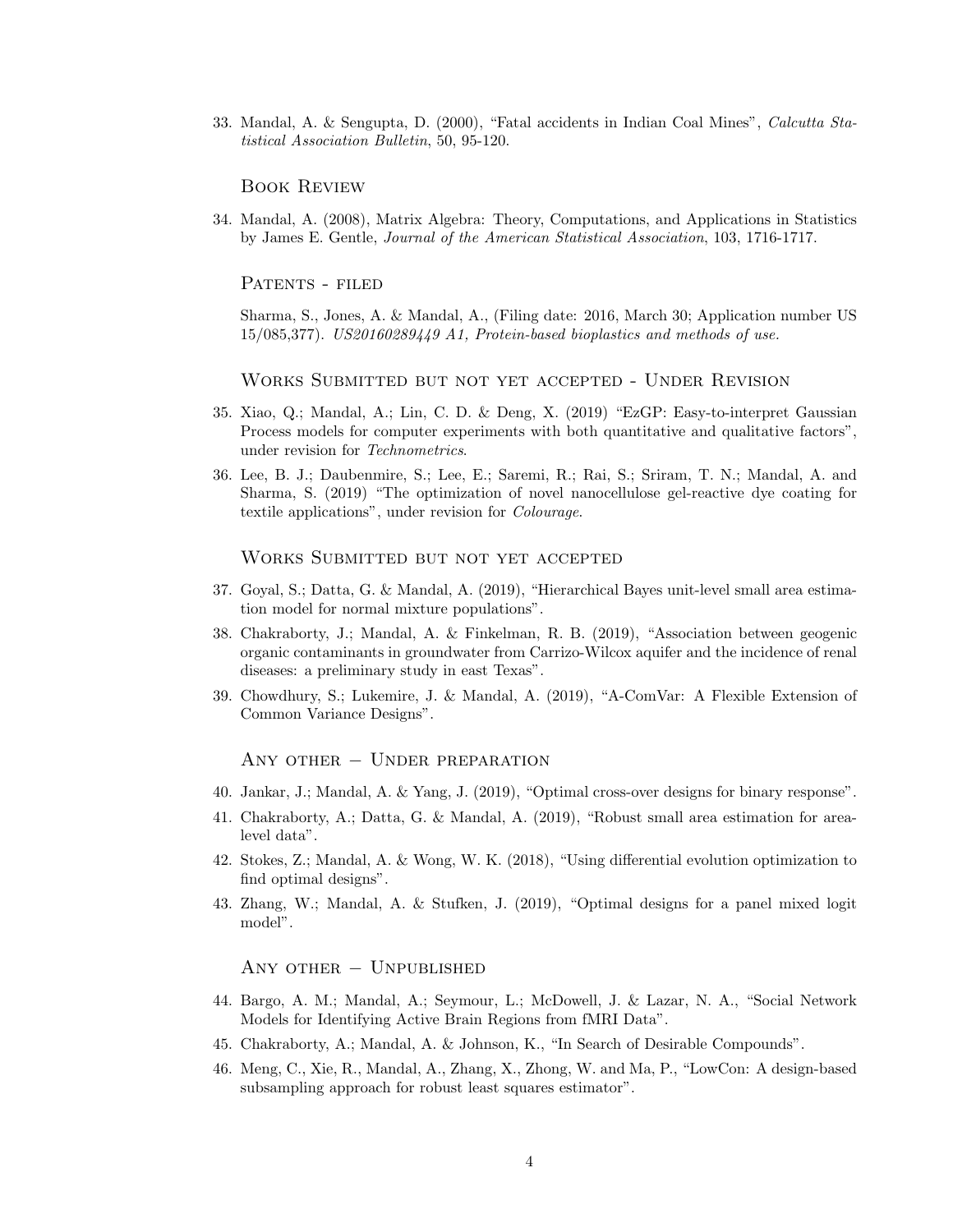- "Comparison of Oconee and Ocmulgee river basins for sustainable ecosystem and economic development of Middle Georgia" − Georgia Institute of Technology, G16AP00047 (March 1, 2016 − Feb 28, 2017, Co-PI, \$18000)
- "Water supply and its potential impact on economic development along the Macon-Hawkinsville reach of the Ocmulgee River" − Georgia Institute of Technology, G11AP20073 (March 1, 2015 − Feb 29, 2016, Co-PI, \$17250)
- "Optimal Design of Experiments for Binary Response" − National Security Agency H98230-13- 1-0251. (single PI, May 08, 2013 − May 7, 2015, \$40000)
- Conference Grant: Co-PI: "Design and Analysis of Experiments 2012" − National Security Agency, \$14670
- Conference Grant: Co-PI: "Design and Analysis of Experiments 2012" − National Science Foundation, \$20000
- "Optimal Design of Experiments for Binary Response" − summer research grant provided by the University of Georgia Provost's Office. (July 01, 2012 − July 31, 2012, \$5000)
- "G-SELC: A New Global Optimization Technique Using Genetic Algorithms, Tabu Search and Gaussian Processes" − National Science Foundation DMS-0905731. (single PI, July 1, 2009 − June 30, 2012, \$100,000).
- "SELC: An Optimization Technique Motivated by Modified Genetic Algorithms" − faculty research grant provided by the University of Georgia Research Foundation. (Jan 03, 2006 − Dec 31, 2006, \$8000)
- AWARDS AND **HONORS**
- Sandy Beaver Excellence in Teaching Award (2019), Franklin College of Arts and Sciences, University of Georgia.
	- Recognized by the UGA Provost's Office (2018), as one of the five finalists from the Franklin College for Outstanding Undergraduate Teaching Award.
	- Undergraduate Teacher of the Year Award (2017), Department of Statistics, University of Georgia.
	- Recognized by the UGA Provost's Office (2017), as one of the five finalists from the Franklin College for Outstanding Undergraduate Teaching Award.
	- Franklin College Outstanding Academic Advising Award (2015), University of Georgia.
	- Sarah H. Moss Fellowship (2013), University of Georgia.
	- Sarah H. Moss Fellowship (2011), University of Georgia.
	- IMS Laha Travel Award (2005), Joint Statistical Meetings/IMS Annual Meeting.
	- Mary G. Natrella Scholarship (2005), Quality and Productivity Research Conference, Minneapolis, MN.
	- SRC Student Scholarship (2005), Spring Research Conference, at Park City, Utah.
	- The QSR Best Student Paper Award (2004), INFORMS National Meeting in Denver.
	- Invited to attend the 2004 Future Academician Colloquium in Denver, CO, preceding the IN-FORMS National Meeting.
	- Team Champion in the ASA Stat Bowl at the 2004 Joint Statistical Meetings (JSM) in Toronto.
	- Best Student Research Paper Award in Theoretical Statistics (2004), Fifth Biennial International Conference on Statistics, Probability and Related Areas organized by International Indian Statistical Association, (Athens, Georgia).
	- John Morris Fellowship, Georgia Institute of Technology (2003).
	- Outstanding first year PhD Student Award, Department of Statistics, University of Michigan (2002). Only two students got the award for that year.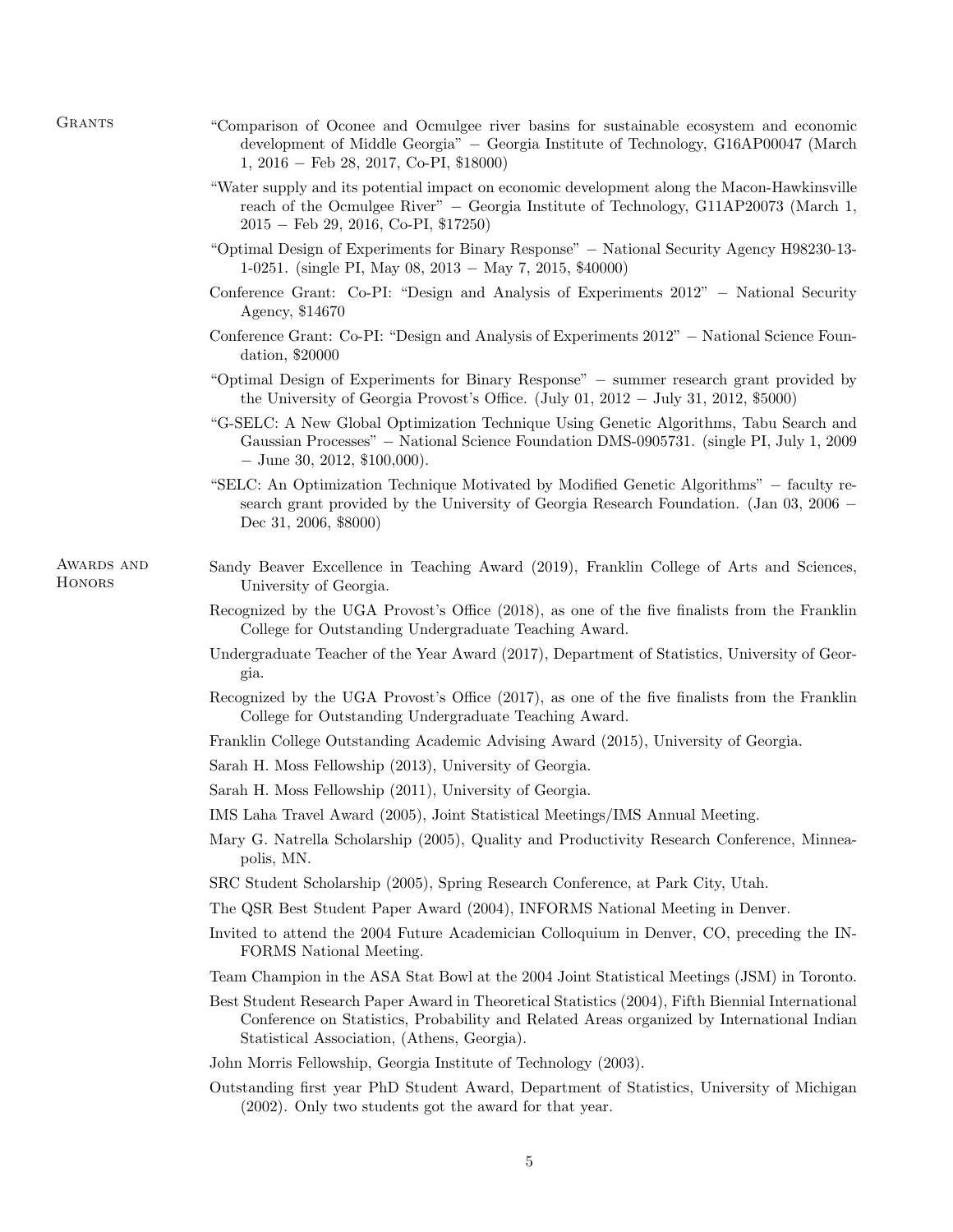Scholarship and Certificate of Merit in National Talent Search Examination, 1994 conducted by National Council of Educational Research and Training (NCERT), India. 3rd in West Bengal(1993) and 2nd in West Bengal(1994) in Science Talent Search Exam conducted by National Science Society affiliated to Indian Science Congress. Rank 13 (out of 450,000 students) in West Bengal in Secondary Examination (1994) and Rank 23 (out of 350,000 students) in West Bengal in Higher Secondary Examination (1996). INSTRUCTION Courses Taught: (): credit hours,  $\left\| \right\|$ : Enrollment 1. STAT 6320 (3), Statistical Analysis II , Fall 2005, [23] 2. STAT 6210 (3), Introduction to Statistical Methods I , Spring 2006, [28] 3. STAT 6320 (3), Statistical Analysis II , Fall 2006, [26] 4. STAT 6210 (3), Introduction to Statistical Methods I , Spring 2007, [27] 5. STAT 8910 (3), Statistical Seminar , Spring 2007, [8] 6. STAT 6420 (3), Applied Linear Models , Fall 2007, [22] 7. STAT 6800 (3), Tools for Statistical Theory , Fall 2007, [13] 8. STAT 6210 (3), Introduction to Statistical Methods I , Spring 2008, [21] 9. STAT 6420 (3), Applied Linear Models , Fall 2008, [18] 10. STAT 6800 (3), Tools for Statistical Theory , Fall 2008, [19] 11. STAT 8910 (3), Statistical Seminar , Spring 2009, [16] 12. STAT 6420 (3), Applied Linear Models , Fall 2009, [25] 13. STAT 6800 (3), Tools for Statistical Theory , Fall 2009, [12] 14. STAT 4220 (3), Applied Experimental Designs , Spring 2010, [12] 15. STAT 4220 (3), Applied Experimental Designs , Fall 2010, [26] 16. STAT 6420 (3), Applied Linear Models , Fall 2010, [19] 17. STAT 6430 (3), Design and Analysis of Experiments , Spring 2011, [9] 18. STAT 4220 (3), Applied Experimental Designs , Fall 2011, [27] 19. STAT 6210 (3), Introduction to Statistical Methods I , Spring 2012, [24] 20. STAT 6430 (3), Design and Analysis of Experiments , Spring 2012, [ 9] 21. STAT 6360 (3), Statistical Software Programming , Summer 2012, [25] 22. STAT 4220 (3), Applied Experimental Designs , Fall 2012, [30] 23. STAT 6210 (3), Introduction to Statistical Methods I , Spring 2013, [28] 24. STAT 6430 (3), Design and Analysis of Experiments , Spring 2013, [ 9] 25. STAT 6360 (3), Statistical Software Programming , Summer 2013, [16] 26. STAT 4220 (3), Applied Experimental Designs , Fall 2013, [28] 27. STAT 4220 (3), Applied Experimental Designs , Spring 2014, [29] 28. STAT 6430 (3), Design and Analysis of Experiments , Spring 2014, [ 7] 29. STAT 8910 (1), Statistical Seminar , Spring 2014, [11] 30. STAT 6360 (3), Statistical Software Programming , Summer 2014, [16] 31. STAT 4220 (3), Applied Experimental Designs , Fall 2014, [30] 32. STAT 4950 (1), Undergrad Directed Study in Statistics , Fall 2014, [ 2] 33. STAT 8910 (1), Statistical Seminar , Fall 2014, [24] 34. STAT 4220 (3), Applied Experimental Designs , Spring 2015, [28]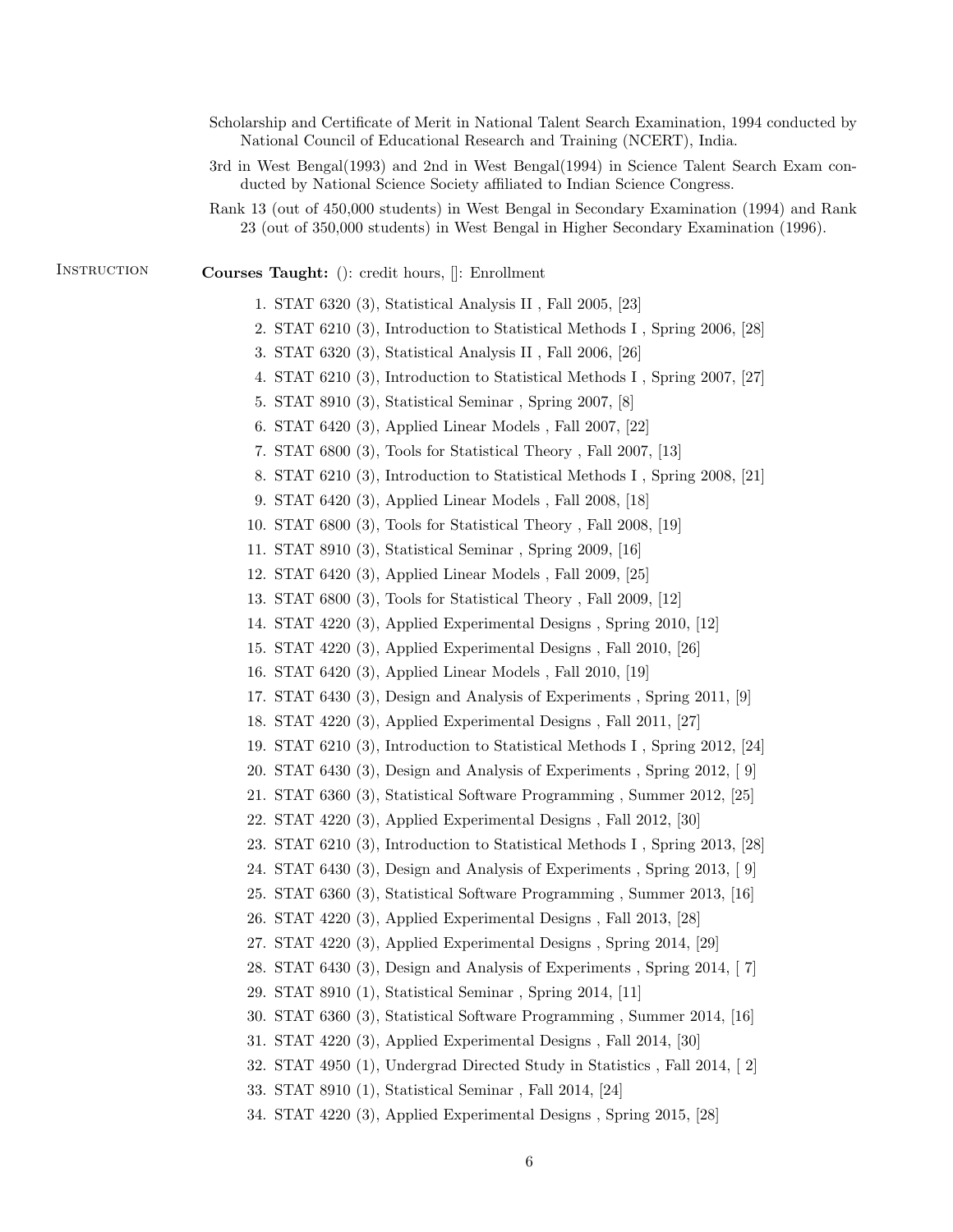36. STAT 6430 (3), Design and Analysis of Experiments , Spring 2015, [ 6] 37. STAT 4950 (3), Undergrad Directed Study in Statistics , Fall 2015, [ 2] 38. STAT 4950 (1), Undergrad Directed Study in Statistics , Fall 2015, [ 1] 39. STAT 6420 (3), Applied Linear Models , Fall 2015, [29] 40. STAT 8910 (1), Statistical Seminar , Fall 2015, [33] 41. STAT 4220 (3), Applied Experimental Designs , Spring 2016, [39] 42. STAT 4950 (2), Undergrad Directed Study in Statistics , Spring 2016, [ 1] 43. HONS 4960H (3), Honors Undergraduate Research , Spring 2016, [ 1] 44. STAT 6430 (3), Design and Analysis of Experiments , Spring 2016, [12] 45. STAT 8910 (1), Statistical Seminar , Spring 2016, [16] 46. STAT 4220 (3), Applied Experimental Designs , Summer 2016, [10] 47. STAT 4950 (3), Undergrad Directed Study in Statistics , Fall 2016, [ 1] 48. STAT 8910 (3), Statistical Seminar , Fall 2016, [23] 49. STAT 4220 (3), Applied Experimental Designs , Spring 2017, [40] 50. STAT 4950 (3), Undergrad Directed Study in Statistics , Spring 2017, [ 1] 51. STAT 6430 (3), Design and Analysis of Experiments , Spring 2017, [13] 52. STAT 8910 (3), Statistical Seminar , Spring 2017, [24] 53. STAT 4220 (3), Applied Experimental Designs , Summer 2017, [13] 54. STAT 4950 (3), Undergrad Directed Study in Statistics , Summer 2017, [ 2] 55. STAT 4950 (1), Undergrad Directed Study in Statistics , Summer 2017, [ 1] 56. STAT 4220 (3), Applied Experimental Designs , Fall 2017, [26] 57. STAT 8910 (3), Statistical Seminar , Fall 2017, [21] 58. STAT 6430 (3), Design and Analysis of Experiments , Spring 2018, [12] 59. STAT 8910 (3), Statistical Seminar , Spring 2018, [17] 60. STAT 4950 (1), Undergrad Directed Study in Statistics , Spring 2018, [ 1] 61. STAT 4220 (3), Applied Experimental Designs , Summer 2018, [9] 62. STAT 4950 (1), Undergrad Directed Study in Statistics , Fall 2018, [ 1]

35. STAT 4950 (3), Undergrad Directed Study in Statistics , Spring 2015, [ 2]

(Some of the numbers above are approximate)

## Course Development:

STAT 6420 (Applied Linear Models): taught the first four offerings

STAT 6430 (Design and Analysis of Experiments): taught all the offerings until 2018

STAT 4220 (Applied Experimental Designs): restructured this course in Spring 2010

## Supervision of Graduate Student Research:

- Ph.D. Students (Dissertation supervision):
	- 1. Ming-Hung (Jason) Kao, Statistics (2009, Arizona State University, co-direct with John Stufken)
	- 2. Adrijo Chakraborty, Statistics (2014, NORC at the University of Chicago, co-direct with Gauri Datta)
	- 3. Wei Zhang, Statistics (2018, Sprint Corporation, co-direct with John Stufken)
	- 4. Hongzhi Wang, Statistics (current student)
	- 5. Subham Das, Statistics (current student, co-direct with Gauri Datta)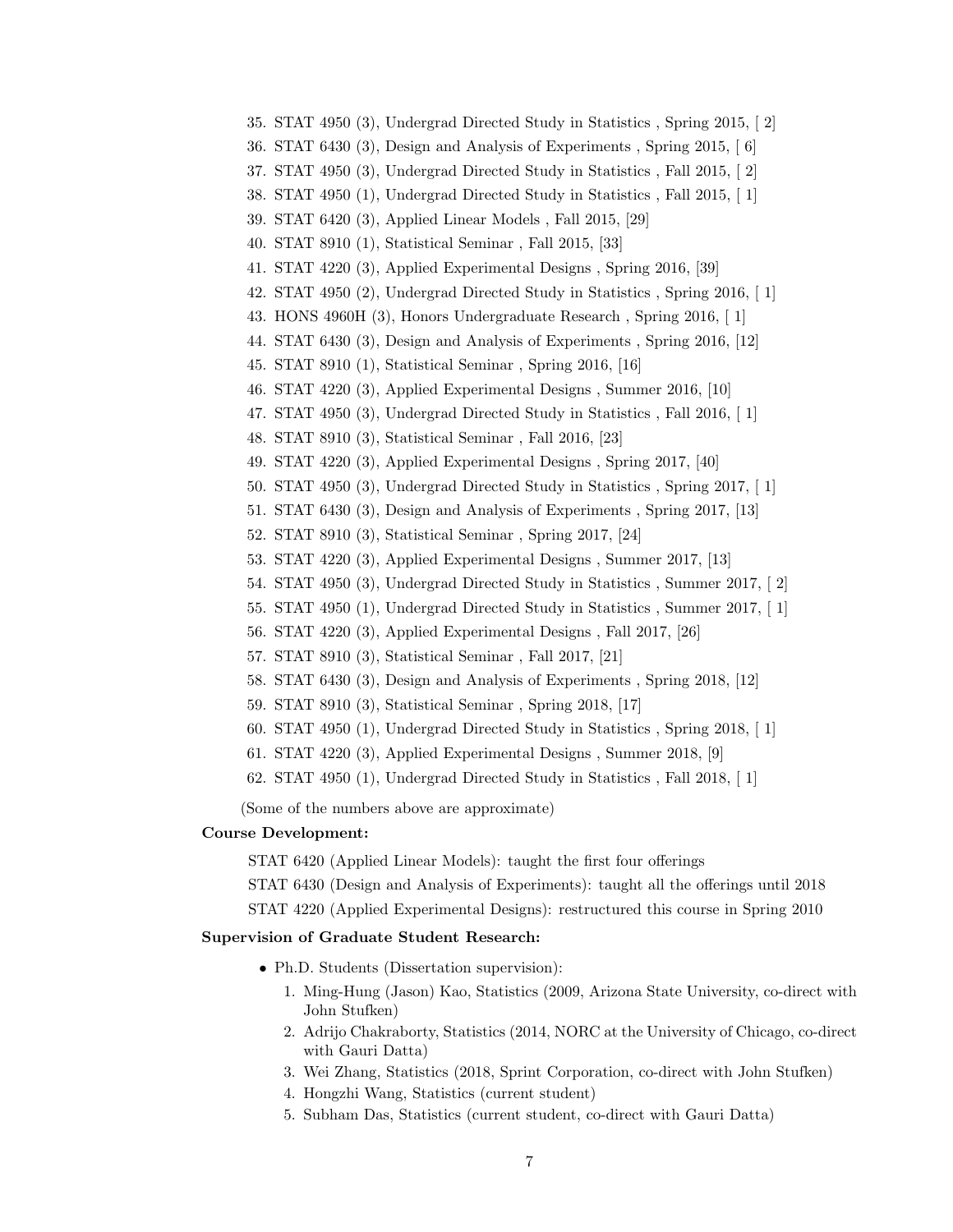- Master's Students (Thesis supervision):
	- 1. Tan Ding, Statistics (2006, Industry)
	- 2. Padmanand Madhavan Nambiar, Statistics (2015, Industry)
	- 3. Tae-young Pak, Statistics (2018, University of Alabama)
	- 4. Natalia Bhattacharjee, Statistics (2018, Institute for Health Metrics and Evaluation, University of Washington at Seattle)

#### Graduate Student Advisory Committee Membership:

- Service on Ph.D. Committees: Jianping Zhu (Forest Resources/Statistics, 2007), Lingling Han (Statistics, 2007), Mi Yeon Shim (Poultry Science, 2010), Hsin-Ping Wu (Statistics, 2013), Linwei Hu (Statistics, 2014), Xijue Tan (Statistics, 2015), Matthew Madison (Statistics, 2016), Natalia Bhattacharjee (College of Engineering, 2017), Xiaoxiao Sun (Statistics, 2018), Rui Xie (Statistics, 2019), Xinlian Zhang (Statistics, 2019), Hee Cheol Chung (Statistics, current), Juhyung Lee (Statistics, current), Wanxue Zou (Statistics, current), Sonny Ye Wang (Statistics, current).
- Service on Master's Committees: Tang Li (Statistics, 2008), Zhuofel Hou (Statistics, 2010), Mi Yeon Shim (Statistics, 2010), Jongmin Ra (Statistics, 2011), Siyan Hu (Statistics, 2011), Eugine Song (Statistics, 2012), Andrew Scott (Statistics, 2014).

## Supervision of Undergraduate Research and Directed Study:

- Undergraduate Resrarch
	- 1. Brian J. Lee (Summer 2014, a student of Carnegie Mellon University)
	- 2. Andrew Kane (Fall 2014− Spring 2016, Federal Reserve Board)
	- 3. Samantha Cao (Fall 2014− Spring 2015, Industry)
	- 4. Joshua Lukemire (Fall 2014− Spring 2015, PhD Emory University)
	- 5. Zachary Stokes (Spring 2015− Spring 2016, PhD UCLA)
	- 6. Theresa Devasia (Fall 2015− Spring 2016, PhD University of Michigan)
	- 7. Rachel Zilinskas (Fall 2016 − Spring 2018, PhD University of Minnesota)
	- 8. Shuchi Goyal (Summer 2017 − Spring 2018, PhD UCLA)
	- 9. Xuanting Huang (Spring 2018 − Summer 2018)
- Directed Study
	- 1. Joseph Resch (Fall 2018, current student)
	- 2. Brittani Haag (Fall 2015, MS UNC Chapel Hill)
	- 3. Megan Elcheikhali (Spring 2017, Graduate study)
	- 4. Derek Dyal (Summer 2017, Graduate study)

# Supervision of K 12 Students:

1. Siri Jois (Summer 2017, an 11th grade student of Glenda Dawson High School)

#### **PRESENTATIONS**

## **INVITED**

- 1. EzGP: Easy-to-Interpret Gaussian Process Models for Computer Experiments with Both Quantitative and Qualitative Factors, Ninth Triennial International Symposium on Probability and Statistics organized by Calcutta Statistical Association jointly with the Department of Statistics, University of Calcutta, December 2018.
- 2. EzGP: Easy-to-Interpret Gaussian Process Models for Computer Experiments with Both Quantitative and Qualitative Factors, International Conference on Advances in Interdisciplinary Statistics and Combinatorics, Greensboro, NC, October 2018.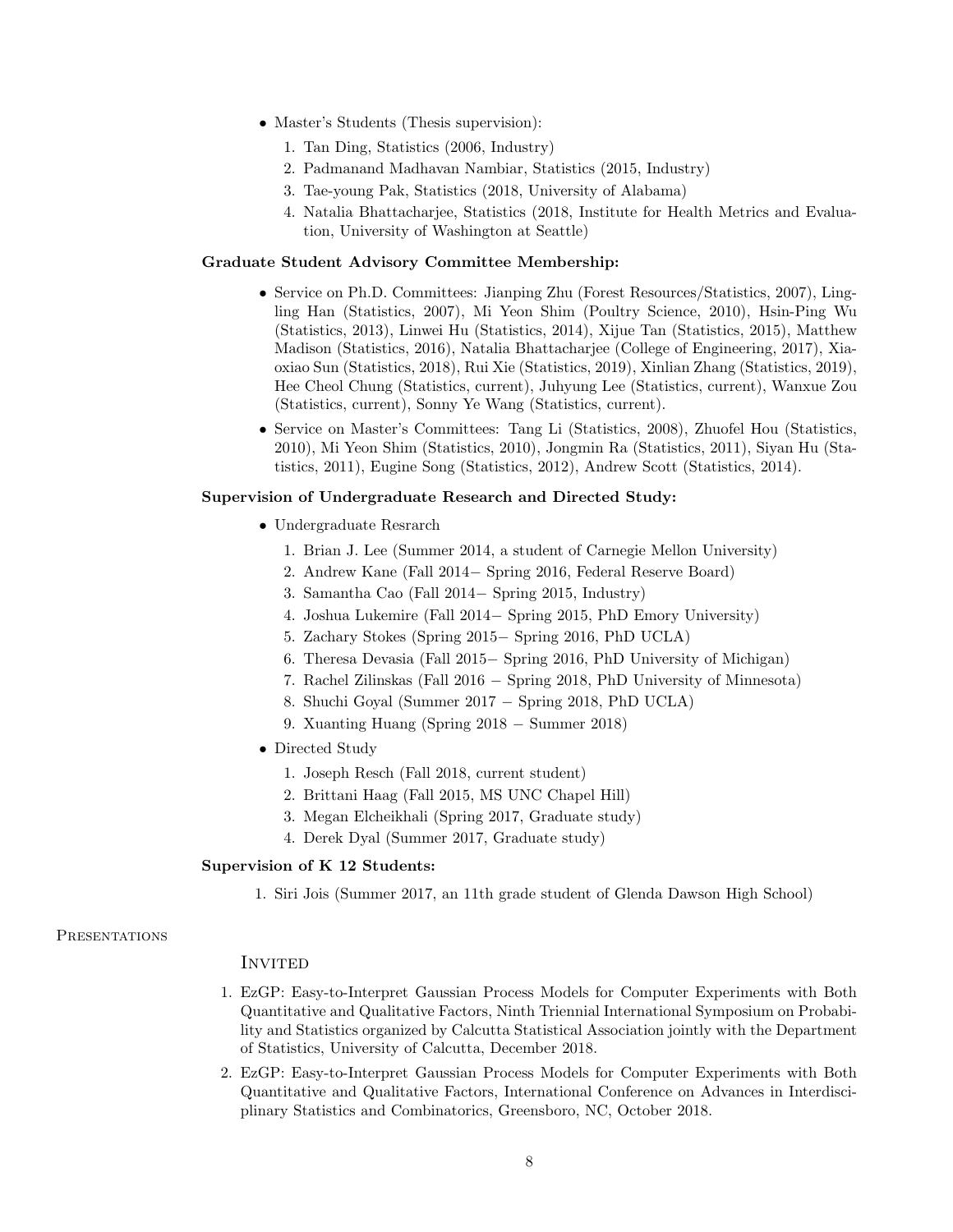- 3. Robust Methods in Small Area Estimation, 2018 IISA Conference on Statistics, Gainesville, FL, May 2018.
- 4. Robust Methods in Small Area Estimation, Department of Mathematics, Statistics and Computer Science, University of Illinois at Chicago, March 2018.
- 5. Data Science: All Hands Together − Statistics, Computer Science and Mathematics, Department of Mathematics and Statistics, Indian Institutes of Science Education and Research, Kolkata, India, December 2017.
- 6. d-QPSO: Finding Optimal Designs for Models with Many Continuous and Discrete Factors and a Binary Response, Design and Analysis of Experiments 2017, Los Angeles, CA, October 2017.
- 7. Small Area Estimation with Mixture of Random Effects, Operations Management and Quantitative Techniques, Indian Institute of Management Indore, India, June 2017.
- 8. Small Area Estimation with Mixture of Random Effects, Department Of Biostatistics And Bioinformatics, Emory University, March 2017.
- 9. Small Area Estimation with Mixture of Random Effects, Platinum Jubilee International Conference on Applications of Statistics, University of Calcutta, December 2016.
- 10. Multi-objective Optimal Experimental Designs for Event-Related fMRI Studies, Department of Mathematics and Statistics, Indian Institutes of Science Education and Research, Kolkata, India, December 2016.
- 11. Small Area Estimation with Uncertain Random Effects, School of Mathematics and Statistical Sciences, Arizona State University, October 2016.
- 12. Optimal Design of Experiments for Generalized Linear Models, International Conference on Advances in Interdisciplinary Statistics and Combinatorics, Greensboro, NC, October 2016.
- 13. Multi-objective Optimal Experimental Designs for Event-Related fMRI Studies, Department of Computer Science and Engineering, P.E.S. Institute of Technology - South Campus, Bangalore, India, September 2016.
- 14. Optimal Design of Experiments for Generalized Linear Models, Spring Research Conference, Chicago, IL, May 2016.
- 15. Optimal Design of Experiments for Generalized Linear Models, International Conference on Design of Experiments, Memphis, TN, May 2016.
- 16. Optimal Design of Experiments for Generalized Linear Models, R.C. Bose Memorial Session, Eighth Triennial International Symposium on Probability and Statistics organized by Calcutta Statistical Association jointly with the Department of Statistics, University of Calcutta, December 2015.
- 17. Optimal Design of Experiments for Generalized Linear Models, INFORMS Annual Meeting, Philadelphia, November 2015.
- 18. Optimal Design of Experiments for Generalized Linear Models, Department of Statistics, University of California at Davis, May 2015.
- 19. D-optimal designs with ordered categorical data, Design and Analysis of Experiments 2015, Cary, NC, March 2015.
- 20. Optimal Designs for Two Level Factorial Experiments With Binary Response, Statistics and Mathematics Unit, Indian Statistical Institute, Kolkata, India, December 2014.
- 21. Small Area Estimation with Uncertain Random Effects, Department of Mathematics, Statistics and Computer Science, University of Illinois at Chicago, August 2014.
- 22. Small Area Estimation with Uncertain Random Effects, Frontiers of Hierarchical Modeling in Observational Studies, Complex Surveys and Big Data: A Conference Honoring Professor Malay Ghosh, College Park, MD, May 2014.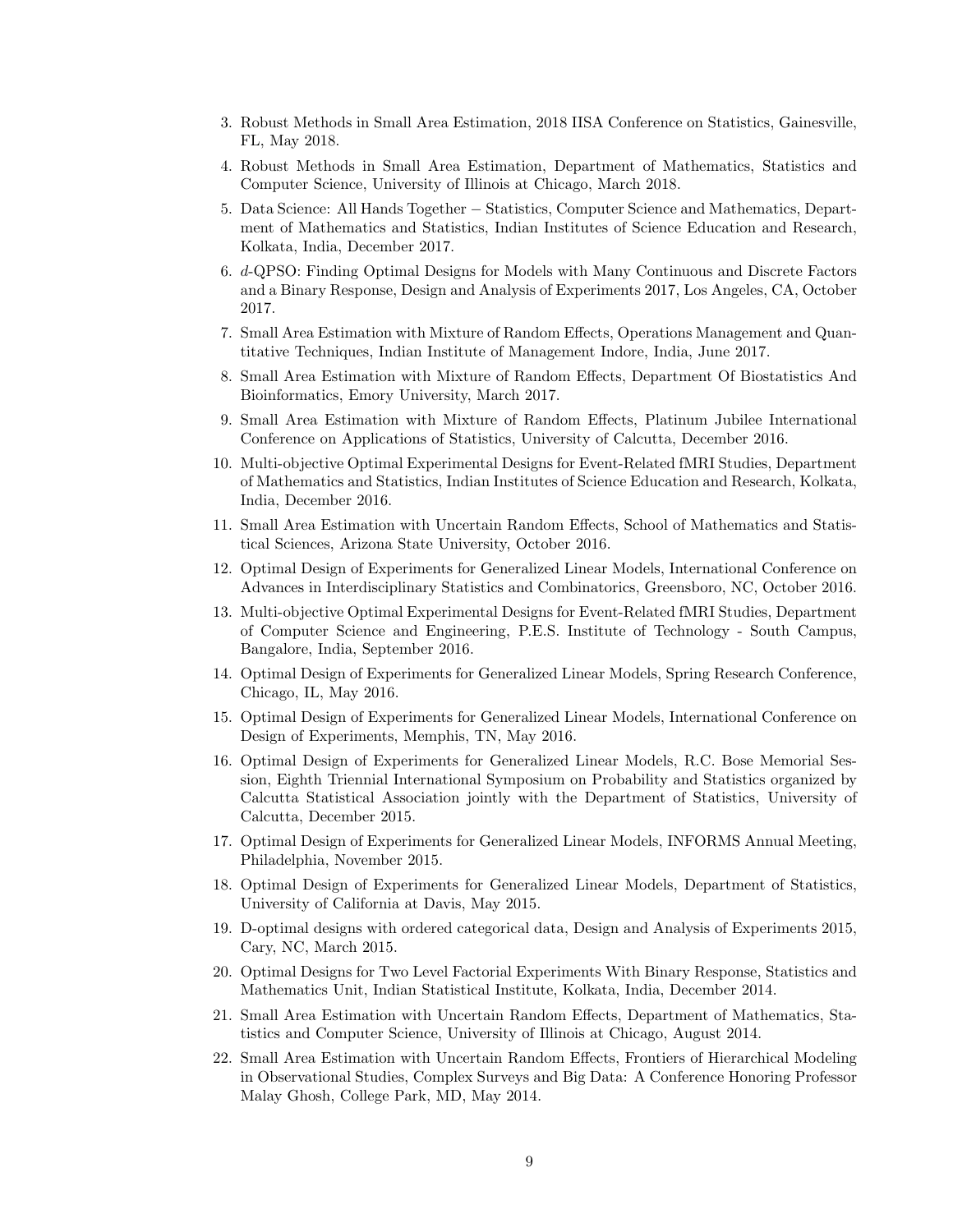- 23. Multi-objective Optimal Experimental Designs for Event-Related fMRI Studies, Department of Biostatistics, University of Minnesota, May 2014.
- 24. Optimal Designs for Two Level Factorial Experiments With Binary Response, Fourth International Workshop in Sequential Methodologies, University of Georgia, July 2013.
- 25. Multi-objective Optimal Experimental Designs for Event-Related fMRI Studies, The 2nd Workshop on Biostatistics and Bioinformatics: Celebrating the International Year of Statistics, Georgia State University, Atlanta, GA, May 2013.
- 26. Optimal Designs for Two Level Factorial Experiments With Binary Response, Eighth Triennial International Symposium on Probability and Statistics organized by Calcutta Statistical Association jointly with the Department of Statistics, University of Calcutta, December 2012.
- 27. Multi-objective Optimal Experimental Designs for Event-Related fMRI Studies, Department of Statistics, University of California at Davis, November 2012.
- 28. Optimal Designs for Two Level Factorial Experiments With Binary Response, International Conference on Advances in Interdisciplinary Statistics and Combinatorics, Greensboro, NC, October 2012.
- 29. Optimal Designs for Two Level Factorial Experiments With Binary Response, H. Milton Stewart School of Industrial and Systems Engineering, Georgia Institute of Technology, Atlanta, GA, September 2012.
- 30. Multi-objective Optimal Experimental Designs for Event-Related fMRI Studies, IMS/ASA Spring Research Conference 2012, Harvard University, June 2012.
- 31. Multi-objective Optimal Experimental Designs for Event-Related fMRI Studies, Department of Mathematics, Statistics and Computer Science, University of Illinois at Chicago, March 2012.
- 32. Multi-objective Optimal Experimental Designs for Event-Related fMRI Studies, Contemporary Issues and Applications of Statistics, Indian Statistical Institute, Kolkata, India, January 2012.
- 33. Multi-objective Optimal Experimental Designs for Event-Related fMRI Studies, Department of Mathematics and Statistics, University of Maryland, Baltimore County, September 2011.
- 34. Optimal Designs for Two Level Factorial Experiments With Binary Response, Statistical Society of Canada Annual Meeting, Wolfville, Canada, June, 2011.
- 35. Constrained Multi-objective Designs for Functional MRI Experiments via A Modified NSGA-II, International Conference on Design of Experiments, Memphis, TN, May 2011.
- 36. Multi-objective Optimal Experimental Designs for Event-Related fMRI Studies, Design and Analysis of Experiments in Modern-day Science and Technology, The Radcliffe Institute for Advanced Study at Harvard University, Cambridge, MA, March 2011.
- 37. Optimal Designs for Two Level Factorial Experiments With Binary Response, Department of Mathematics, Statistics and Computer Science, University of Illinois at Chicago, February, 2011.
- 38. Multi-objective Optimal Designs and Social Network Models for Identifying Active Brain Regions in Event-Related fMRI Studies, Applied Statistics Unit, Indian Statistical Institute, Calcutta, India, December 2010.
- 39. Estimation of Process Parameters to Determine the Optimum Diagnosis Interval for Control of Defective Items, Department of Mathematics and System Analysis, Aalto University, Finland, November 2010.
- 40. Optimal Designs for Two Level Factorial Experiments With Binary Response, INFORMS Annual Meeting, Austin, November 2010.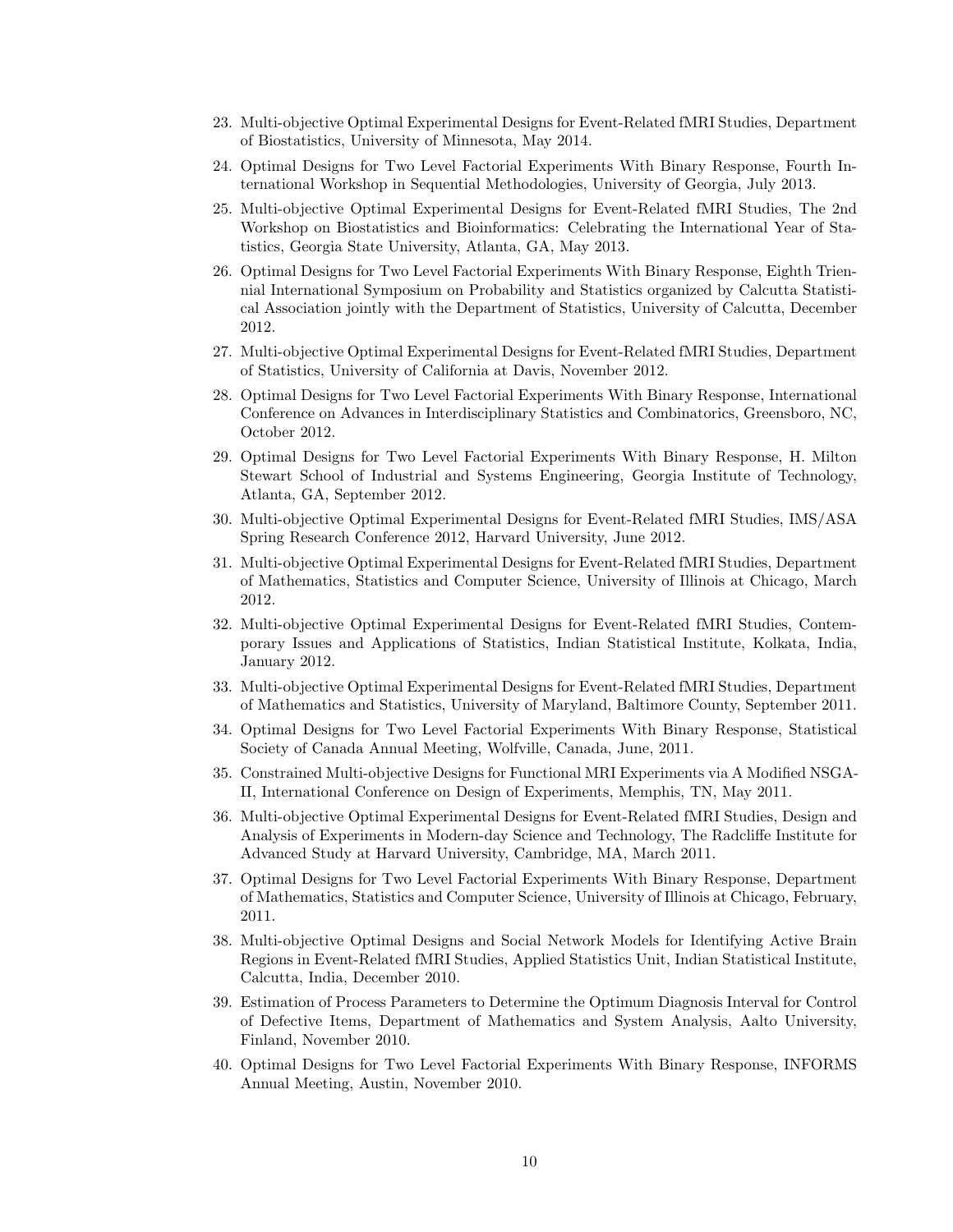- 41. Multi-objective Optimal Designs and Social Network Models for Identifying Active Brain Regions in Event-Related fMRI Studies, Division of Biostatistics and Epidemiology. Medical University of South Carolina, Charleston, SC, September, 2010.
- 42. Social Network Models for Identifying Active Brain Regions from fMRI Data, Department of Mathematics, Statistics and Computer Science, University of Illinois at Chicago, April, 2010.
- 43. Multi-objective Optimal Experimental Designs for Event-Related fMRI Studies, Advances in Statistical Science - International Conference in Celebration of 90th Birth Anniversary of Professor C.R. Rao, Calcutta, January 2010.
- 44. Multi-objective Optimal Experimental Designs for Event-Related fMRI Studies, Seventh Triennial International Symposium on Probability and Statistics organized by Calcutta Statistical Association jointly with the Department of Statistics, University of Calcutta, December 2009.
- 45. Multi-objective Optimal Experimental Designs for Event-Related fMRI Studies, INFORMS Annual Meeting, San Diego, October 2009.
- 46. G-SELC: Optimization by Sequential Elimination of Level Combinations Using Genetic Algorithm and Gaussian Processes, Joint Statistical Meeting, Washington DC, August, 2009.
- 47. G-SELC: Optimization by Sequential Elimination of Level Combinations Using Genetic Algorithm and Gaussian Processes, Spring Research Conference On Statistics in Industry and Technology, Vancouver, Canada, June 2009.
- 48. Multi-objective Optimal Experimental Designs for Event-Related fMRI Studies, Department of Statistics and Biostatistics, Rutgers University, March, 2009.
- 49. Multi-objective Optimal Experimental Designs for Event-Related fMRI Studies, Department of Mathematics, Statistics and Computer Science, University of Illinois at Chicago, February, 2009.
- 50. G-SELC: Optimization by Sequential Elimination of Level Combinations Using Genetic Algorithm and Gaussian Processes, Department of Biomedical Engineering and Computational Sciences, Helsinki University of Technology, November 2008.
- 51. Multi-objective Optimal Experimental Designs for Event-Related fMRI Studies, Department of Mathematics and Statistics, University of Helsinki, November, 2008.
- 52. G-SELC: Optimization by Sequential Elimination of Level Combinations Using Genetic Algorithm and Gaussian Processes, School of Industrial and Systems Engineering, Georgia Institute of Technology, Atlanta, GA, October 2008.
- 53. G-SELC: Optimization by Sequential Elimination of Level Combinations Using Genetic Algorithm and Gaussian Processes,, International Conference on Interdisciplinary Mathematical and Statistical Techniques, University of Memphis, May, 2008.
- 54. Estimation of process parameters to determine the optimum diagnosis interval for control of defective items, Indian Statistical Institute, Kolkata, December, 2007.
- 55. Multi-objective Optimal Experimental Designs for Event-Related fMRI Studies, University of Clemson, November 2007.
- 56. Multi-objective Optimal Experimental Designs for Event-Related fMRI Studies, International Conference on Advances in Interdisciplinary Statistics and Combinatorics, Greensboro, Octoberber 2007.
- 57. Design Efficiency under Model Uncertainty for Nonregular Fractions of General Factorials, Sixth Triennial International Symposium on Probability and Statistics organized by Calcutta Statistical Association jointly with the Department of Statistics, University of Calcutta, December 2006.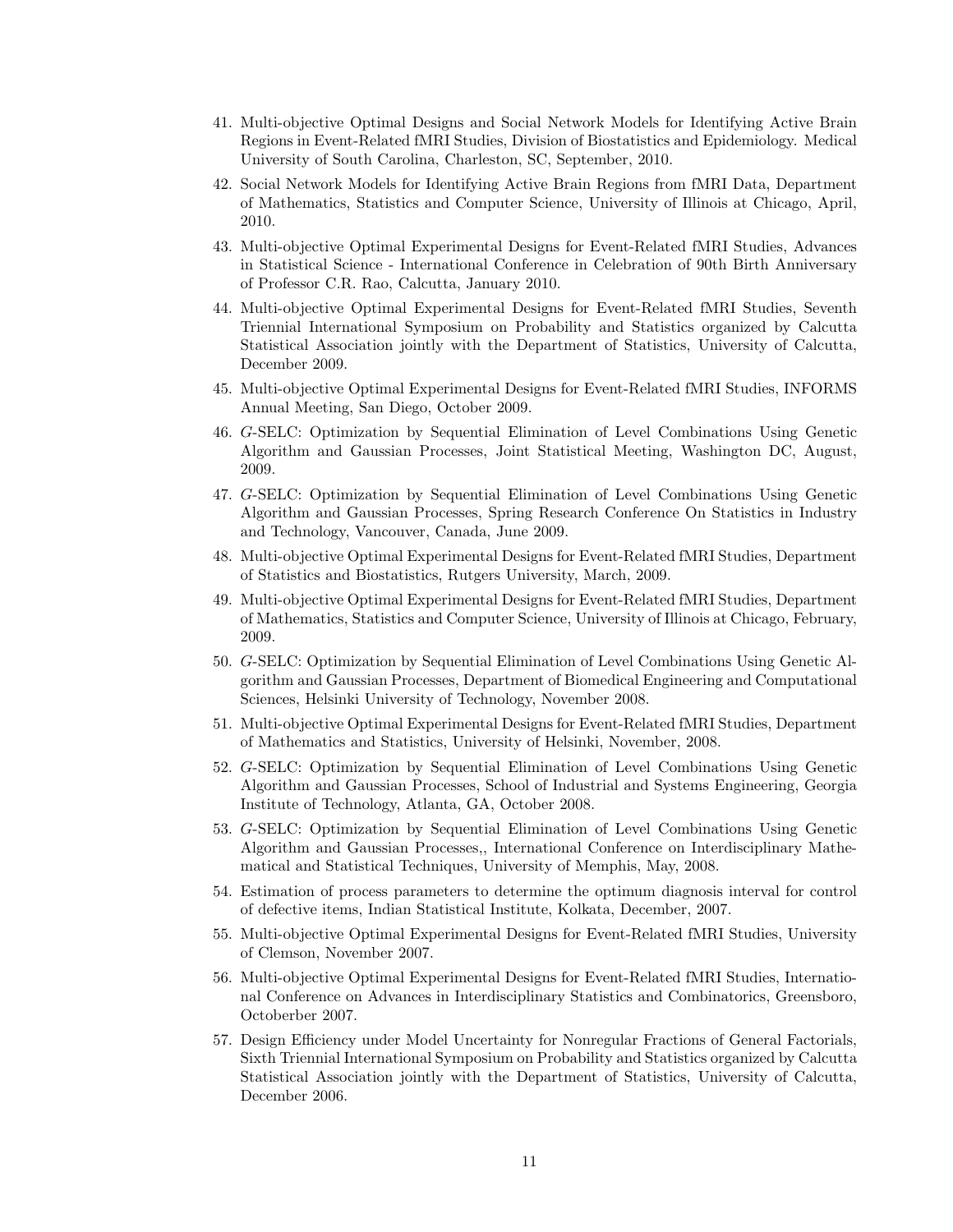- 58. Estimation of Process Parameters to Determine the Optimum Diagnosis Interval for Control of Defective Items, NISS Affiliates & NISS/SAMSI University Affiliates 2006 Annual Meeting
- 59. SELC: Sequential Elimination of Level Combinations by means of modified Genetic Algorithms, University of Clemson, December 2005.
- 60. SELC: Sequential Elimination of Level Combinations by means of modified Genetic Algorithms, Spring Research Conference, Park City, Utah, June 2005.
- 61. SELC: Sequential Elimination of Level Combinations by means of modified Genetic Algorithms, Fifth Biennial International Conference on Statistics, Probability and Related Areas organized by IISA, May 2004.

#### **CONTRIBUTED**

- 62. Using Particle Swarm Optimization to Search for Optimal Designs for Mixed Factor Experiments with Binary Response, Spring Research Conference, Rutgers, New Brunswick, NJ, May 2017.
- 63. G-SELC: Optimization by Sequential Elimination of Level Combinations Using Genetic Algorithm and Gaussian Processes, Spring Research Conference, Georgia Institute of Technology, Atlanta, GA, May 2008.
- 64. Multi-objective Optimal Experimental Designs for Event-Related fMRI Studies, International Conference on Statistical Paradigms: Recent Advances and Reconciliations, Indian Statistical Institute, Kolkata, January, 2008.
- 65. Multi-objective Optimal Experimental Designs for Event-Related fMRI Studies, Design and Analysis of Experiments (DAE), University of Memphis, Octoberber 2007.
- 66. Estimation of process parameters to determine the optimum diagnosis interval for control of defective items, Joint Research Conference, June, 2006.
- 67. Estimation of process parameters to determine the optimum diagnosis interval for control of defective items, Joint Statistical Meeting, August, 2006.
- 68. Sequential Elimination of Level Combinations by means of modified Genetic Algorithms, 28Th Annual Midwest Biopharmaceutical Statistics Workshop, Muncie, IN, May 2005.
- 69. Sequential Elimination of Level Combinations by means of modified Genetic Algorithms, 2005 Quality and Productivity Research Conference , Minneapolis, MN, May 2005.
- 70. Design Efficiency under Model Uncertainty for Nonregular Fractions of General Factorials, Joint Statistical Meeting, August, 2005.
- 71. SELC : Sequential Elimination of Level Combinations by Means of Modified Genetic Algorithms, INFORMS Denver, October 2004.
- 72. SELC: Sequential Elimination of Level Combinations by means of modified Genetic Algorithms, Joint Statistical Meeting, August, 2004.
- 73. Design Efficiency under Model Uncertainty for Nonregular Fractions of General Factorials, Fifth Biennial International Conference on Statistics, Probability and Related Areas organized by IISA, May 2004.
- 74. Multivariate Liquid Association with Application to Drug Optimization, INFORMS Atlanta, October, 2003.
- 75. Sequential Elimination of Levels in Design of Experiments Using Genetic Algorithms, IN-FORMS Atlanta, October, 2003.
- 76. Bayesian Designs for Factor Screening and Response Surface Exploration, Joint Statistical Meeting, August, 2003.
- 77. Optimal Designs for Model Selection, Pfizer Global Research and Development, December, 2002.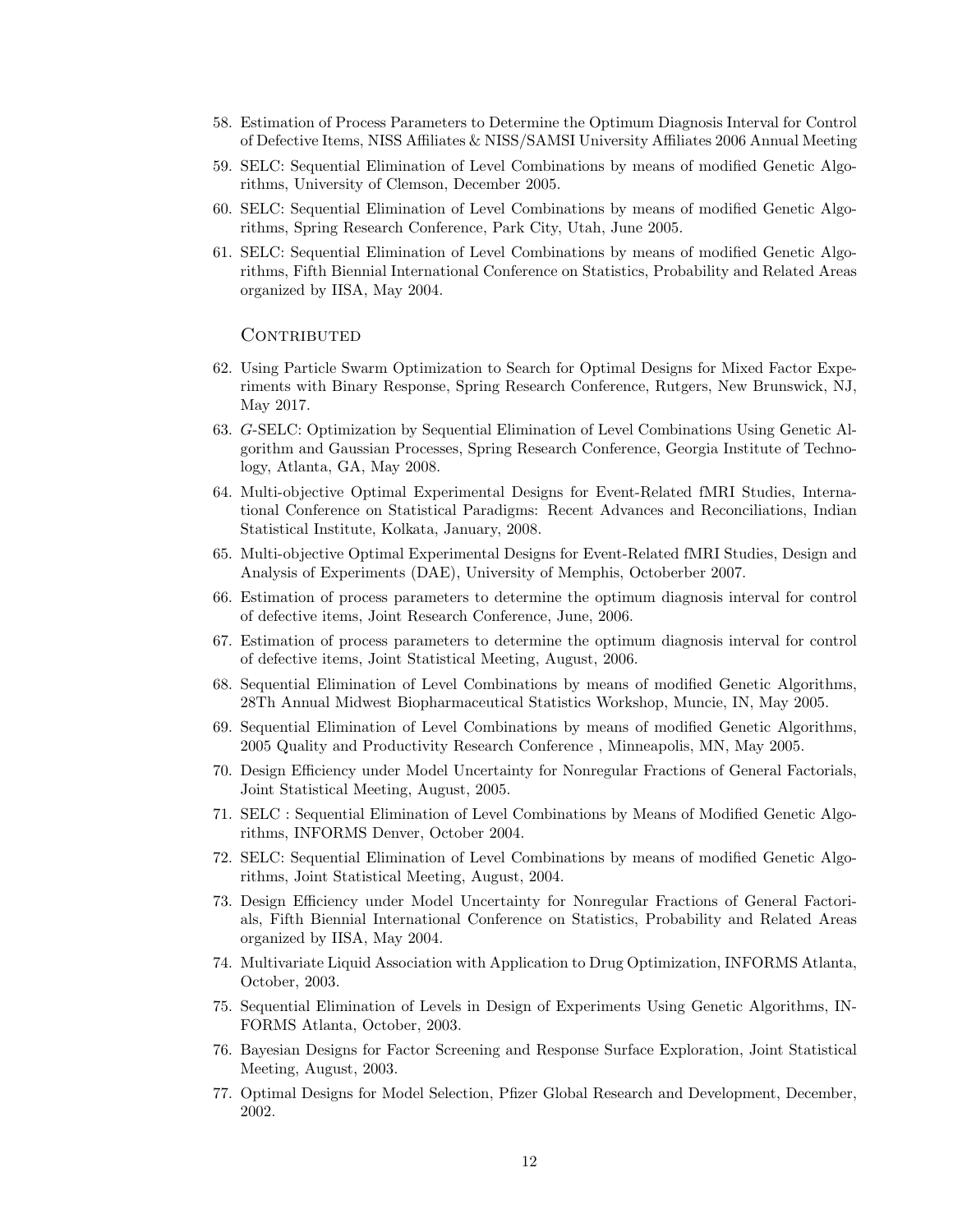# PROFESSIONAL **SERVICE**

# Service to Professional Societies:

- Served as a member of the IT/Multimedia Scientific Area Committee within the Organization of Scientific Area Committees (OSAC) of National Institute of Standards and Technology. (September 2014 − present).
- Served as the treasurer of the Georgia chapter of the American Statistical Association.  $(March 2018 - present).$
- Conference Organizer:
	- 1. Co-Organizer, Georgia Statistics Day Conference 2018, Athens, GA, October, 2018.
	- 2. Co-Organizer, Georgia Statistics Day Conference 2015, Athens, GA, October, 2015.
	- 3. Local Organizing Committee member, Fourth International Workshop in Sequential Methodologies (IWSM2013), Athens, GA, July, 2013.
	- 4. Co-Organizer, Design and Analysis of Experiments Conference 2012, Athens, GA, October, 2012.
	- 5. Local organizer, NISS/SAMSI University Affiliates Annual Meeting, April, 2006.
- Conference Scientific Committee Member:
	- 1. Scientific Program Committee, International Conference on Advances in Interdisciplinary Statistics and Combinatorics, Greensboro, NC, October 2018.
	- 2. Steering Committee member, Georgia Statistics Day Conference 2016, Emory University, GA, October, 2017.
	- 3. Steering Committee member, Georgia Statistics Day Conference 2016, Georgia Institute of Technology, GA, October, 2016.
	- 4. Scientific Program Committee, International Conference on Advances in Interdisciplinary Statistics and Combinatorics, Greensboro, NC, September 2016.
	- 5. Scientific Program Committee, International Conference on Design of Experiments, Memphis, TN, May 2016.
- Conference Session Organizer and Chair:
	- 1. Session Organizer and Chair, International Conference on Advances in Interdisciplinary Statistics and Combinatorics, Greensboro, NC, October 2018.
	- 2. Session Organizer, International Indian Statistical Association (IISA) International Conference on Statistics, Hyderabad, India, December 2017.
	- 3. Session Organizer and Chair, Design and Analysis of Experiments, Los Angeles, CA, October 2017.
	- 4. Session Organizer and Chair, Spring Research Conference, Rutgers, New Brunswick, NJ, May 2017.
	- 5. Session Organizer and Chair, International Conference on Advances in Interdisciplinary Statistics and Combinatorics, Greensboro, NC, September 2016.
	- 6. Session Organizer, International Chinese Statistical Association (ICSA) Applied Statistical Symposium, Atlanta, GA, June 2016.
	- 7. Session Organizer and Chair, Spring Research Conference, Chicago, IL, May 2016.
	- 8. Session Organizer, International Conference on Design of Experiments, Memphis, TN, May 2016.
	- 9. Session Organizer, International Statistics Conference: Statistics and Society in the New Information Age, Colombo, Sri Lanka, December 2014.
	- 10. Session Organizer, International Symposium on Business and Industrial Statistics, Durham, NC, June 2014.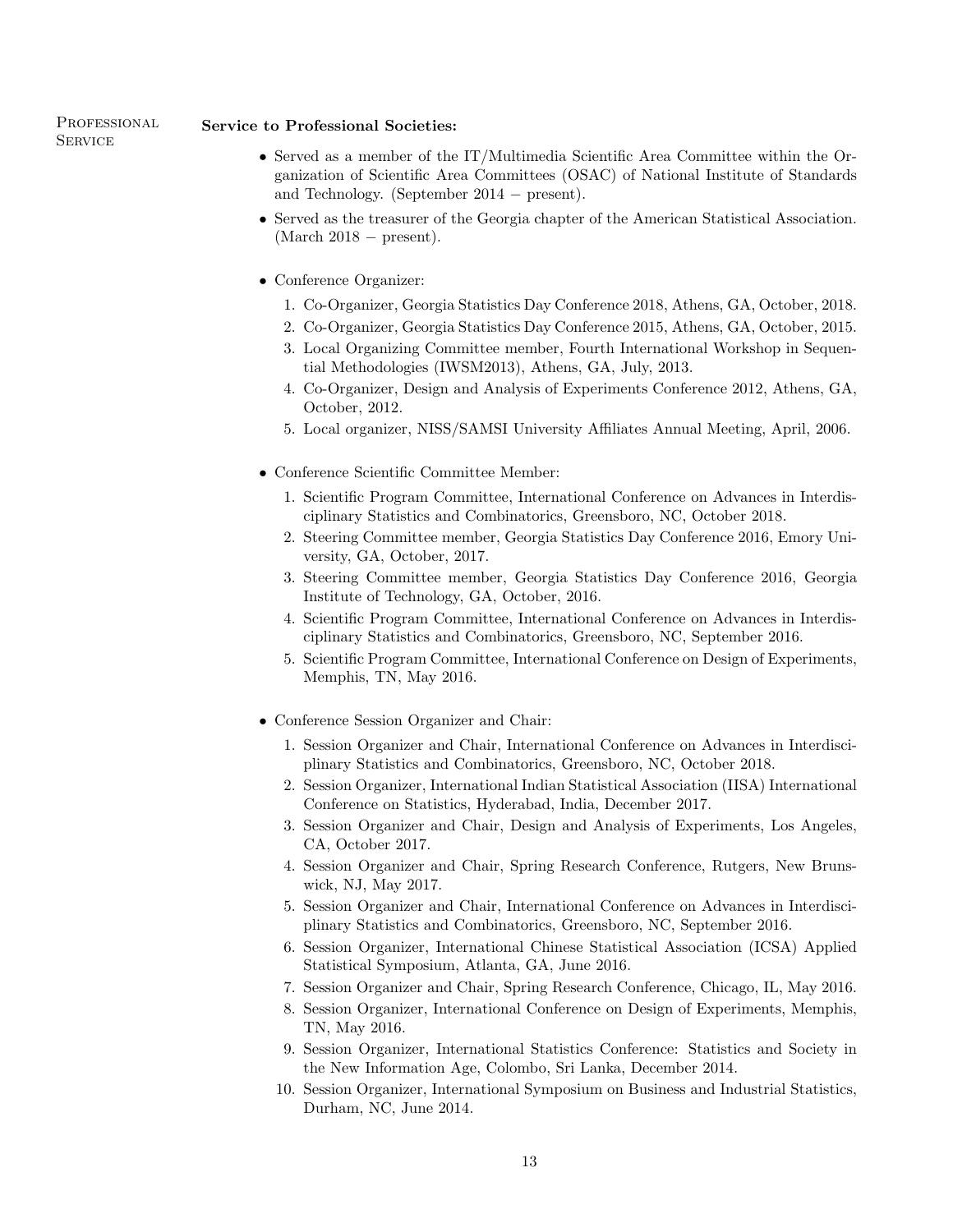- 11. Session Organizer, Statistical Society of Canada Annual Meeting, Wolfville, Canada, June, 2011.
- 12. Session Organizer, International Conference on Design of Experiments, Memphis, TN, May, 2011.
- 13. Session Chair, IMS/ASA Spring Research Conference 2012, Harvard University, June 2012.
- 14. Session Chair, International Conference on Design of Experiments, Memphis, TN, May, 2011.
- 15. Session Chair, Joint Statistical Meeting, Washington DC, August, 2009.
- 16. Session Organizer and Chair, Spring Research Conference On Statistics in Industry and Technology, Vancouver, Canada, June 2009.
- 17. Session Chair, Symposium on New Directions in Asymptotic Statistics, Athens, May, 2009.
- 18. Session Chair, Spring Research Conference, Atlanta, May, 2008.
- 19. Session Chair, INFORMS Atlanta, October, 2003.

## Refereeing Journal and Proceedings Articles:

- 1. Reviewer of Journal of American Statistical Association (2),
- 2. Annals of Applied Statistics (2),
- 3. Journal of the Royal Statistical Society Series C (5),
- 4. Technometrics (9),
- 5. Statistica Sinica (5),
- 6. Biometrics,
- 7. Canadian Journal of Statistics (4),
- 8. Journal of Multivariate Analysis,
- 9. Scandinavian Journal of Statistics,
- 10. Statistics and Probability Letters (8),
- 11. Journal of Statistical Planning and Inference (8),
- 12. Journal of Quality Technology (2),
- 13. The American Statistician,
- 14. Operations Research,
- 15. Journal of Statistical Theory and Practice (4),
- 16. Journal of the Korean Statistical Society,
- 17. Computational Statistics and Data Analysis (6),
- 18. Journal of Statistical Software,
- 19. Communications in Statistics − Theory and Methods,
- 20. Journal of Applied Statistics,
- 21. Statistics and Computing,
- 22. Journal of Indian Society of Agricultural Statistics,
- 23. Journal of Agricultural, Biological, and Environmental Statistics,
- 24. Statistics in Medicine (5),
- 25. IIE Transactions (2),
- 26. IISE Transactions (1),
- 27. PLoS ONE,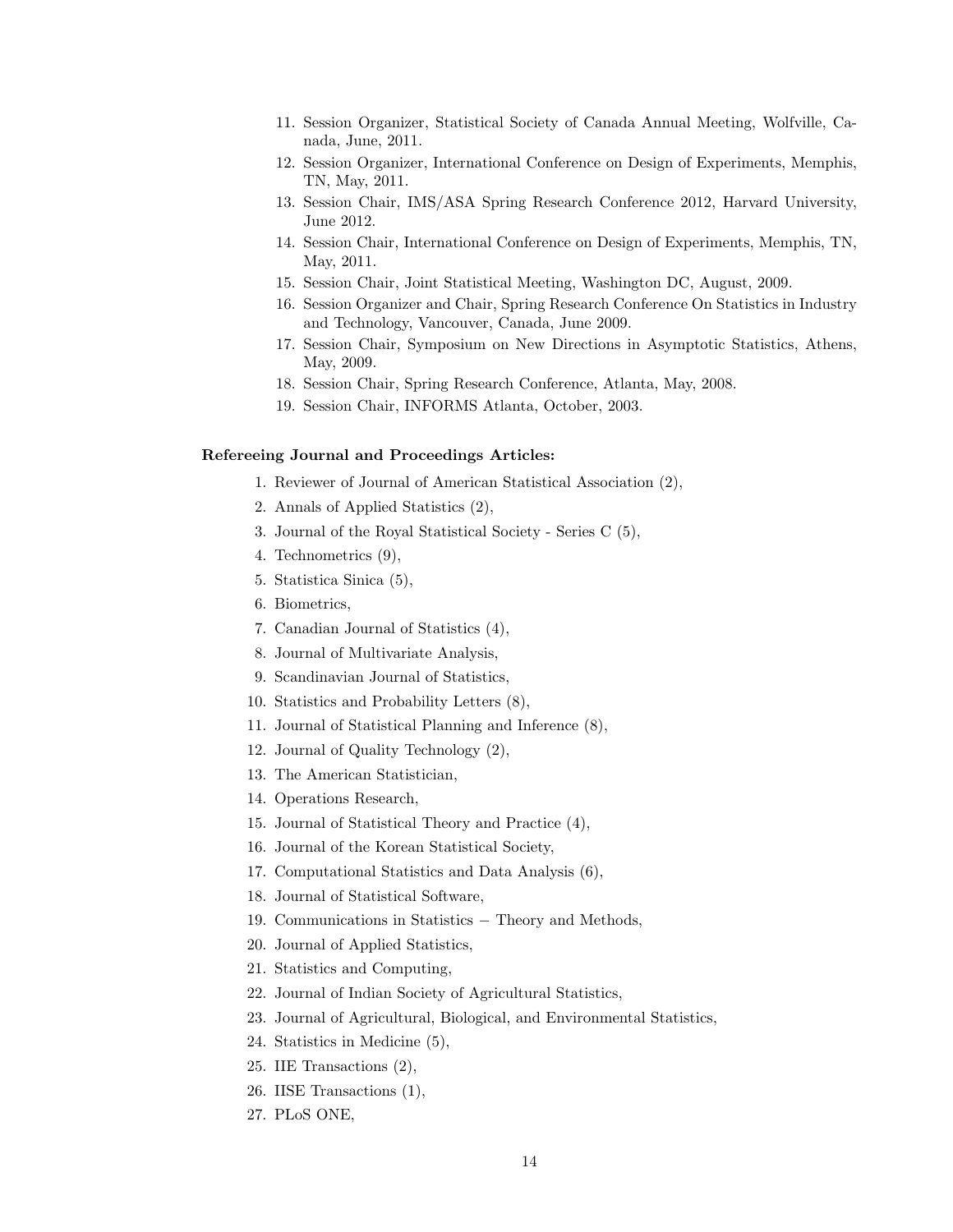- 28. IEEE Transactions on Automation,
- 29. IIE Transactions on Quality and Reliability Engineering,
- 30. Naval Research Logistics,
- 31. Wiley Interdisciplinary Reviews: Data Mining and Knowledge Discovery,
- 32. Computers and Industrial Engineering (3),
- 33. Punjab University Journal of Mathematics,
- 34. Pakistan Journal of Science,
- 35. Chemometrics and Intelligent Laboratory Systems (2),
- 36. Journal of Chemical Information and Modeling,
- 37. Journal of Testing and Evaluation,
- 38. Journal of Statistical Distributions and Applications,
- 39. Journal of  $CO<sub>2</sub>$  Utilization.

## Grant Review Panel Member:

- 1. Served on the GRFP Panel of National Science Foundation, Arlington, VA, January 2018.
- 2. Served on the DMS Panel of National Science Foundation, Arlington, VA, January 2018.
- 3. Served on the DMREF Math Panel of National Science Foundation, Arlington, VA, June 2015.

#### Ad hoc Grant Reviewer:

- 1. National Science Foundation − MMS Program (2016)
- 2. National Science Foundation − MMS Program (2013)
- 3. National Security Agency (2006)

## External Evaluator of Promotion Dossier:

1. Evaluated promotion dossier to Clinical Associate Professor, 2014

#### Service on University Committees:

1. University Council (Fall 2015 − Spring 18)

#### Service on Departmental Committees:

- 1. Mentoring Committee of Muduranga Dassanayake − Chair: (2018−19)
- 2. Mentoring Committee of Yuan Ke − member: (2018−19)
- 3. Academic Professional Search Committee − member: (2018−19)
- 4. Ad Hoc Committee: Restructuring QEP and Comprehensive Examinations − Chair:  $(2018-19)$
- 5. Ad Hoc Committee: Head Search Committee of Statistics − member: (2017−18)
- 6. Undergraduate Coordinator: (2016−17), (2017−18), (2018−19)
- 7. Academic Professional Search Committee − member: (2017−18)
- 8. Mentoring Committee of Shuyang Ray Bai − member: (2016−17), (2017−18), (2018−19)